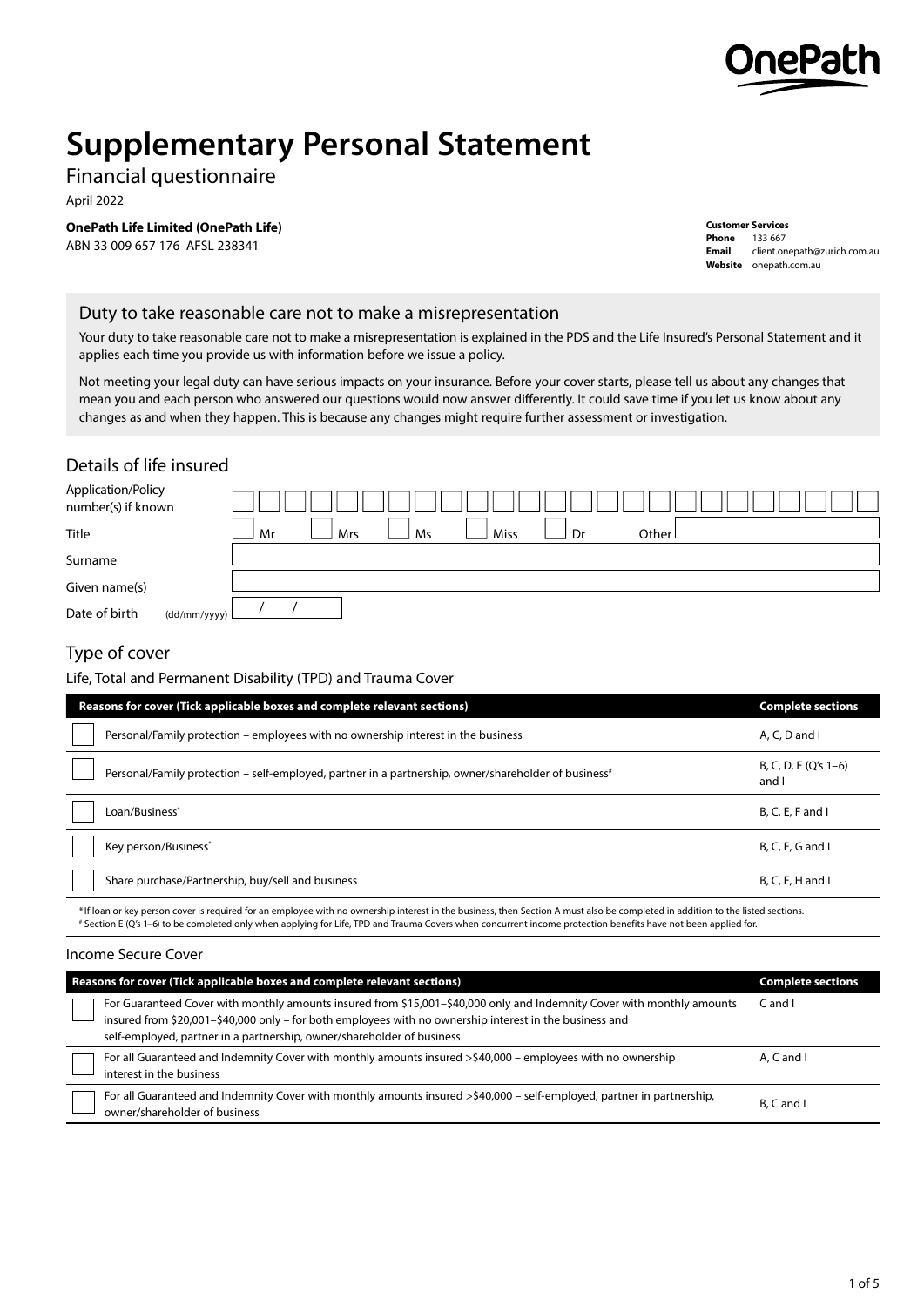## Section A – Income details (employees with no ownership interest in the business)

Please state the life insured's total remuneration package from all sources for the last three financial years.

|                                              | 3 years ago<br>30/6/20____ | 2 years ago<br>30/6/20____ | Last year<br>30/6/20_<br>ב |
|----------------------------------------------|----------------------------|----------------------------|----------------------------|
| Salary                                       |                            |                            |                            |
| Superannuation                               |                            |                            |                            |
| Overtime                                     |                            |                            |                            |
| <b>Bonus</b>                                 |                            |                            |                            |
| Allowances/Salary sacrifice (please specify) |                            |                            |                            |
|                                              |                            |                            |                            |
|                                              |                            |                            |                            |
| <b>Total remuneration value</b>              |                            |                            |                            |

### Section B – Income details (self-employed, partner in a partnership, owner/shareholder of business)

**1.** Please state the life insured's total remuneration package from all sources for the last three financial years.

| Business results (consolidated for all                                                                                                                                  | 3 years ago                                    | 2 years ago                  | Last year                   |
|-------------------------------------------------------------------------------------------------------------------------------------------------------------------------|------------------------------------------------|------------------------------|-----------------------------|
| associated business entities)                                                                                                                                           | 30/6/20                                        | 30/6/20                      | 30/6/20                     |
|                                                                                                                                                                         | \$                                             | \$                           | \$                          |
| <b>Business turnover/Fees</b>                                                                                                                                           |                                                |                              |                             |
| Gross profit (after cost of goods sold)                                                                                                                                 |                                                |                              |                             |
| <b>Business expenses</b>                                                                                                                                                |                                                |                              |                             |
| Net profit/Loss - before tax                                                                                                                                            |                                                |                              |                             |
| Gross 'business' assets                                                                                                                                                 |                                                |                              |                             |
| Gross 'business' liabilities                                                                                                                                            |                                                |                              |                             |
| Personal exertion earnings                                                                                                                                              | 3 years ago<br>$30/6/20$ <sub>____</sub><br>\$ | 2 years ago<br>30/6/20<br>\$ | Last year<br>30/6/20_<br>\$ |
| (1) Your share of net profits/loss - before tax                                                                                                                         |                                                |                              |                             |
| (2) Wage/Salary paid to self (excluding profit share)                                                                                                                   |                                                |                              |                             |
| (3) Superannuation paid on your behalf                                                                                                                                  |                                                |                              |                             |
| (4) Bonuses                                                                                                                                                             |                                                |                              |                             |
| (5) Wage/Salary paid to spouse (only include if<br>spouse does not work in the business)                                                                                |                                                |                              |                             |
| (6) Superannuation paid on behalf of your<br>spouse (only include if spouse does not<br>work in the business)                                                           |                                                |                              |                             |
| (7) Other add backs (please provide your share<br>only of discretionary or personal expenses<br>listed as business expenses in the P&L<br>accounts - e.g. depreciation) |                                                |                              |                             |
|                                                                                                                                                                         |                                                |                              |                             |
|                                                                                                                                                                         |                                                |                              |                             |
| Total personal exertion income =<br>$[(1)+(2)+(3)+(4)+(5)+(6)+(7)]$                                                                                                     |                                                |                              |                             |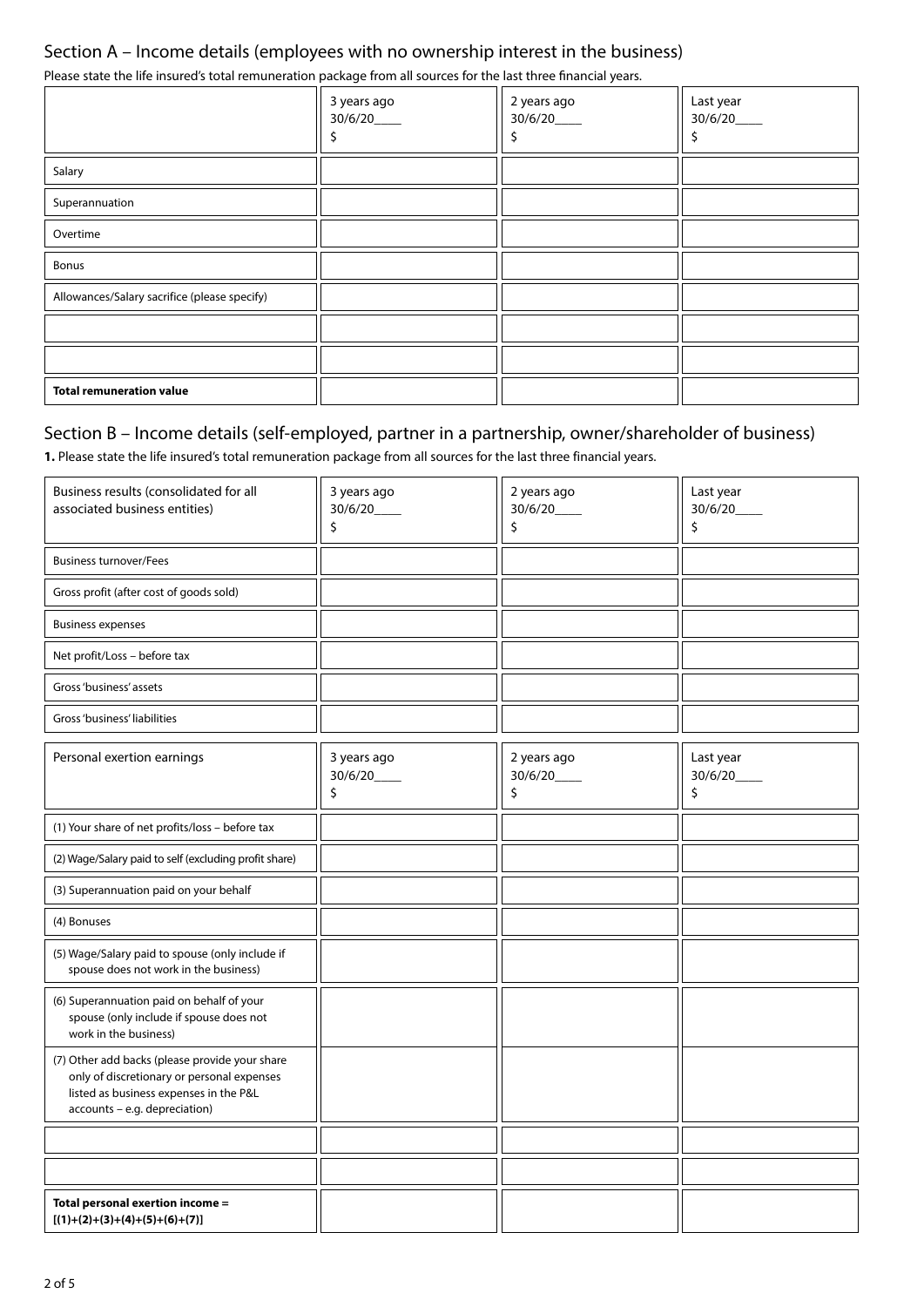## Section C – Other financial information

**1.** Please state details of personal assets and liabilities only.

| Assets (current value)                                                              | Liabilities (current value)        |  |
|-------------------------------------------------------------------------------------|------------------------------------|--|
| Residential dwelling/Home                                                           | Mortgages                          |  |
| Motor vehicles                                                                      | Personal loans                     |  |
| Investment properties                                                               | Investment loans                   |  |
| <b>Shares</b>                                                                       | Other liabilities (please specify) |  |
| Superannuation (including all assets held in<br>self-managed superannuation funds). |                                    |  |
| Other assets (please specify)                                                       |                                    |  |
| <b>Total assets</b>                                                                 | <b>Total liabilities</b>           |  |

**2.** Please provide details of the current value of your annualised investment income. (Please note that this refers to net investment income after associated expenses have been deducted).

| Annualised investment income                                                                                                                            | \$ Value  |
|---------------------------------------------------------------------------------------------------------------------------------------------------------|-----------|
| Rental income (net)                                                                                                                                     |           |
| Interest                                                                                                                                                |           |
| Dividends from shares                                                                                                                                   |           |
| Other investment income (please specify type)                                                                                                           |           |
| 1.                                                                                                                                                      | 1.        |
| 2.                                                                                                                                                      | 2.        |
| 3.                                                                                                                                                      | 3.        |
| <b>Total investment income</b>                                                                                                                          |           |
| 3. Have you or any entities owned or controlled by you ever been or are currently in the process                                                        | Yes<br>No |
| If yes, please provide date, circumstances and date of discharge (if applicable) and complete a Bankruptcy Questionnaire available through Illustrator. |           |
| Date declared bankrupt (dd/mm/yyyy)<br>Date discharged (dd/mm/yyyy)                                                                                     |           |
| Circumstances of bankruptcy                                                                                                                             |           |

#### Section D – Personal/Family protection cover

**1.** How many dependants does the life insured have?.....................................................................................................................................................................

**2.** Please provide details of how cover has been calculated (we may require a copy of the Statement of Advice or cover calculations in some instances).

#### Section E – Business loan, key person, buy/sell and personal cover

**1.** What is the business name?

**2.** What is the nature of the business (including industry)? **3.** Number of employees and total payroll value (excluding you and your spouse)? Full time....................................................................................................................................................................................................................................... Part time ...................................................................................................................................................................................................................................... Total payroll value.................................................................................................................................................................................................................... \$ **4.** How many years has this business been operating for? ...................................................................................................................................... **5.** Years of service by the life insured?.............................................................................................................................................................................. **6.** What percentage of the business does the life insured own/control directly or indirectly?.................................................................. %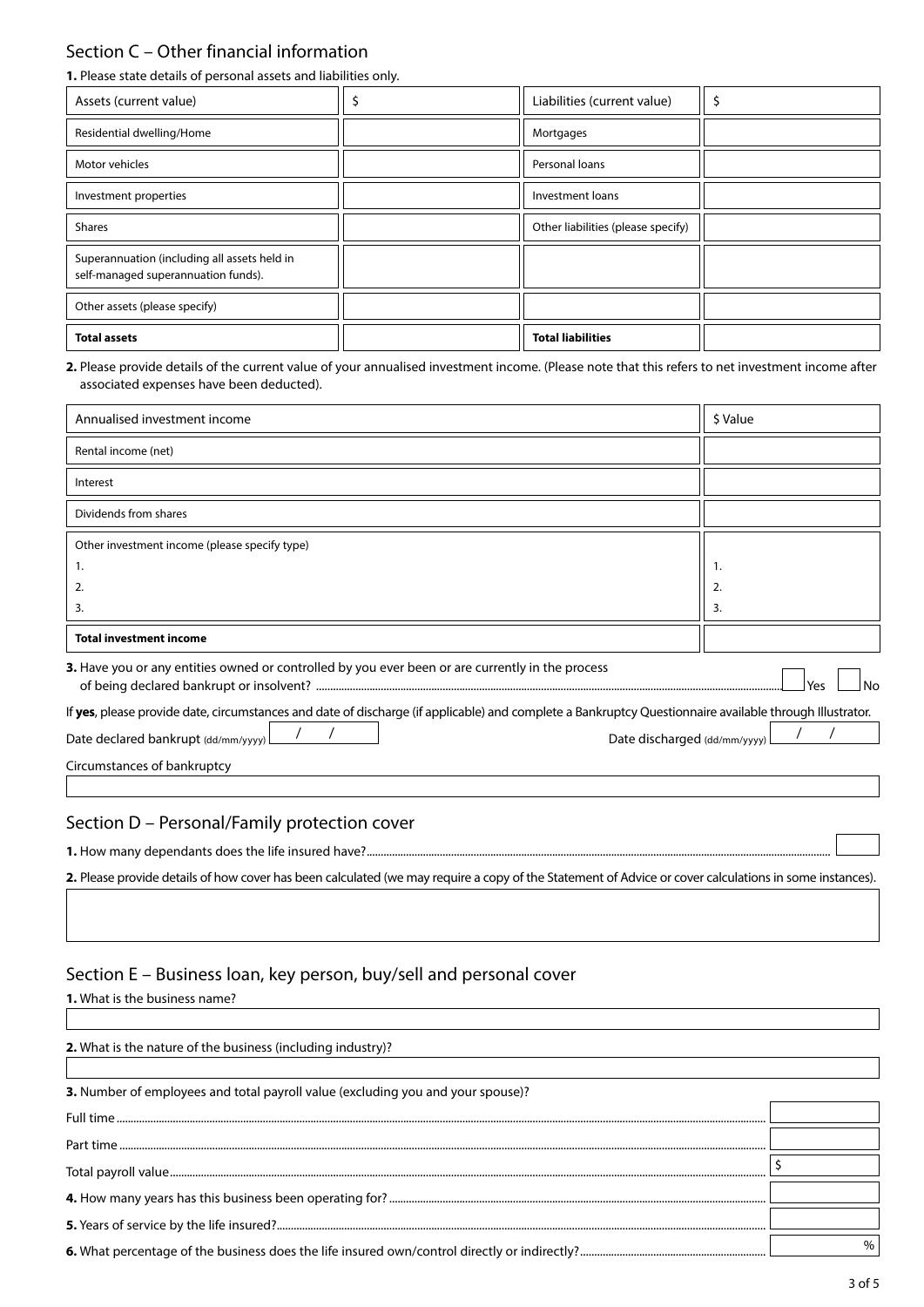If **yes**, please advise the percentage of shares owned and estimated current market value of your shareholding.

**8.** If the business structure is complex (i.e. consists or more than two business entities), please provide details of the group structure including:

- each entity that forms part of the group (company/partnership/trust/sole trader)
- the flow of funds between entities
- an explanation of the role and purpose of each entity/business group
- the applicant's level of involvement and shareholding in each entity.

#### Section F – Loan cover

Where the Business Guarantee Option is required a copy of the loan documentation will be required.

|                  | 1. Please provide full details including lender, loan amount, loan term, current balance owing and interest rate. |               |      |                       |                      |               |
|------------------|-------------------------------------------------------------------------------------------------------------------|---------------|------|-----------------------|----------------------|---------------|
| Lender           |                                                                                                                   |               |      | Loan amount           |                      |               |
| Loan term        | Years                                                                                                             | Interest rate | $\%$ | Current balance owing |                      |               |
|                  | 2. In whose name is the loan and who are the guarantors (if any)?                                                 |               |      |                       |                      |               |
|                  |                                                                                                                   |               |      |                       |                      |               |
|                  |                                                                                                                   |               |      |                       |                      |               |
|                  |                                                                                                                   |               |      |                       | Capital and interest | Interest only |
|                  |                                                                                                                   |               |      |                       |                      | Yes<br>N٥     |
| If yes, to whom? |                                                                                                                   |               |      |                       |                      |               |

#### Section G – Key person cover

Where the Business Guarantee Option is required, a copy of the most recent year's financial statements (i.e. balance sheets and profit & loss accounts) will be required.

**1.** What qualifications, knowledge or expertise does the life insured have and why are they considered key to the business results?

**2.** How many other key persons are there in the business and what are their roles?

**3.** What is the estimated impact on the business turnover/gross profit in the absence of the life insured?

**4.** What is the estimated impact on the business expenses in the absence of the life insured?

**5.** Does the business have a succession plan in place? ................................................................................................................................................ Yes No